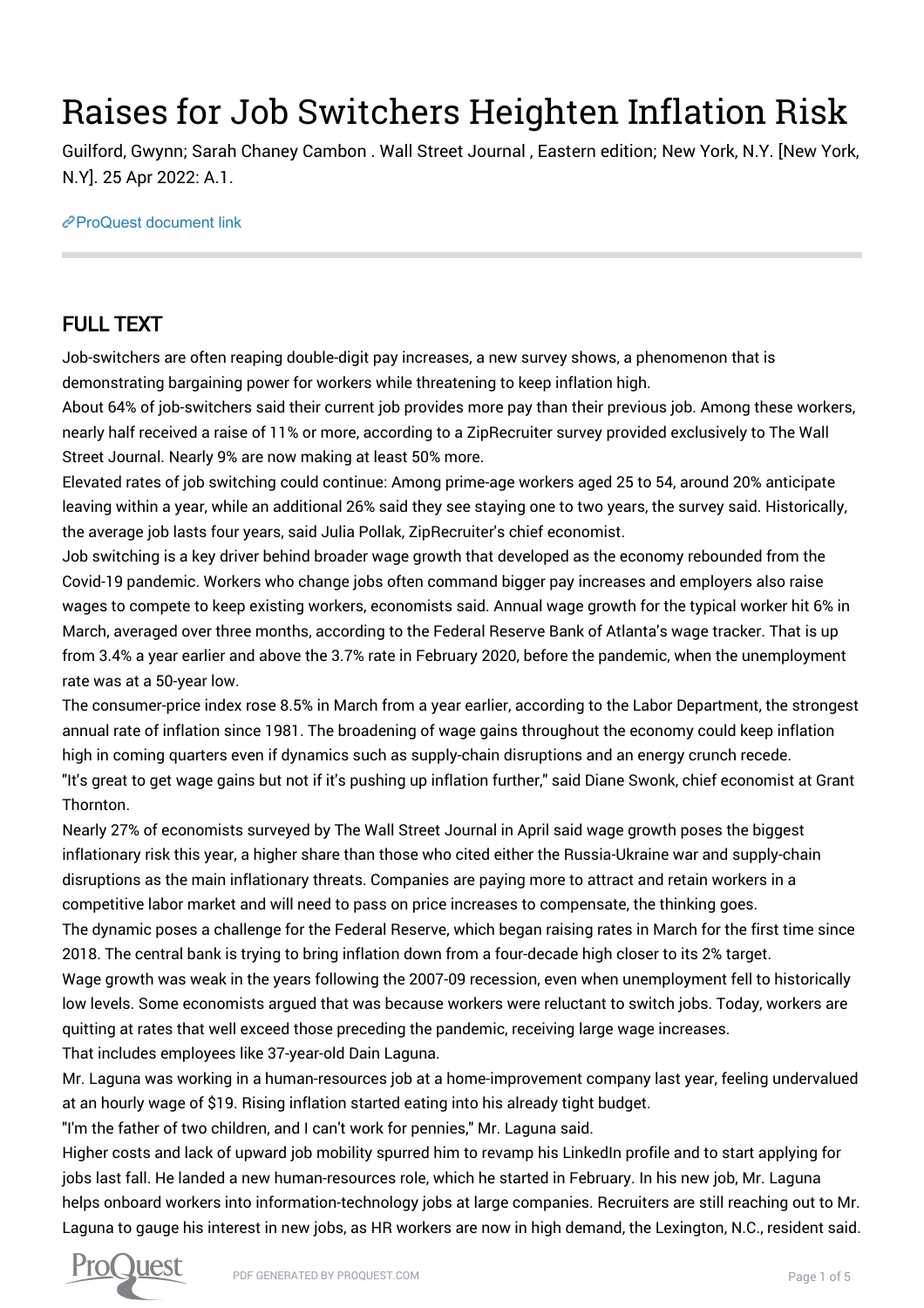Mr. Laguna makes the equivalent of about \$28 an hour, or about 50% more than in his previous role. "My cup still does not runneth over, but I also don't feel like I'm drowning anymore," he said.

About 2.9% of workers quit their jobs in February -- far above the prepandemic February 2020 rate of 2.3%, as workers are confident in their job prospects. The majority of workers who quit last year and didn't enter retirement said they are employed in full- or part-time roles, a Pew Research Center survey published in March found.

The so-called quits rate appears to be peaking, a possible sign the labor market is cooling slightly. Still, rising quits translate into wage gains with a lag, so even if quits plateau in the coming months, wages can keep going up for a period, said Alex Domash, a research fellow at Harvard University.

"But even at current levels, wage growth is incompatible with the Fed's inflation target," said Mr. Domash, adding that the current rate implies sustained inflation above 5%.

ZipRecruiter's survey, which was conducted in February, was drawn from 2,064 U.S. residents who had started a new job within the past six months, and doesn't necessarily reflect overall job-market dynamics. There are no direct historical data for comparison. However, the data offer a picture of worker bargaining power that has the potential to broaden.

"Companies facing stiff competition for scarce talent have been prompted to bump up wages, relax job requirements, expand benefits, and offer more favorable terms of employment," Ms. Pollak said. Some 37% of recent new hires had been recruited by their employer, and nearly 22% reported receiving signing bonuses, according to ZipRecruiter's survey.

The share of employed job seekers expecting their current employer to counter with higher pay if they resign hit 54% in March, up from 43% in January, according to a separate monthly survey by ZipRecruiter.

Annual wage growth for the typical job-switcher was 7.1% in March, averaged over three months, up from 4% a year earlier and the fastest pace since records began in 1997, Atlanta Fed data show. Those wage pressures are filtering through to everyone else as employers compete to keep staff.

"The moment an employer is scared people are leaving, it's going to give pay raises for everybody," said Guy Berger, principal economist for LinkedIn, the professional social network. "So even though the rate for job-stayers is lower, it's still gone up a ton."

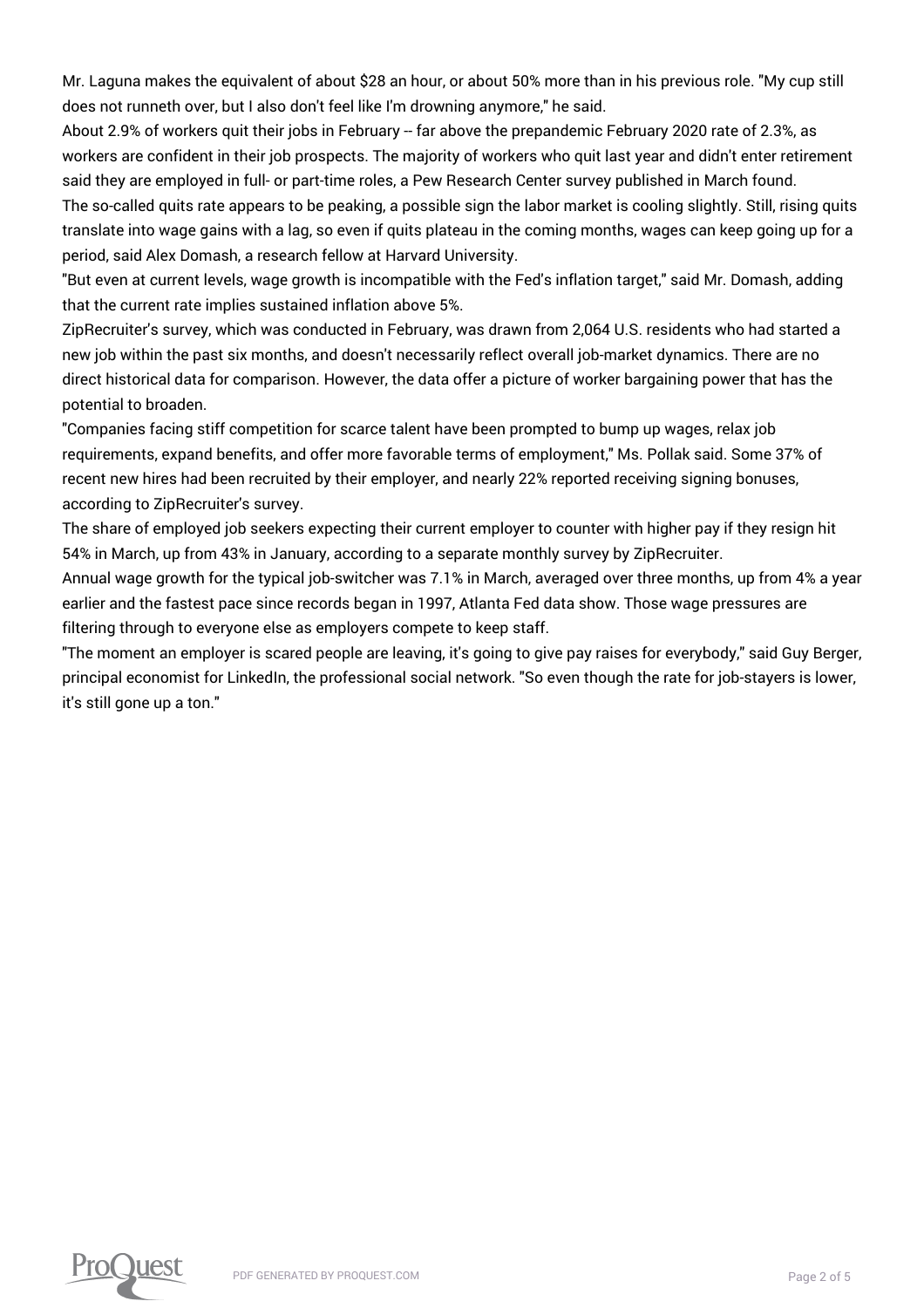

## Median annual wage growth, three-month moving average

How long new hires expected to stay at their current job

Share of recent job switchers who got pay increases, by pay-increase size





[Enlarge this image.](https://www.proquest.comhttps://www.proquest.com/textgraphic/2653983859/fulltextwithgraphics/B8AEC3BF2CA54915PQ/1/1?accountid=44910)

Credit: By Gwynn Guilford and Sarah Chaney Cambon

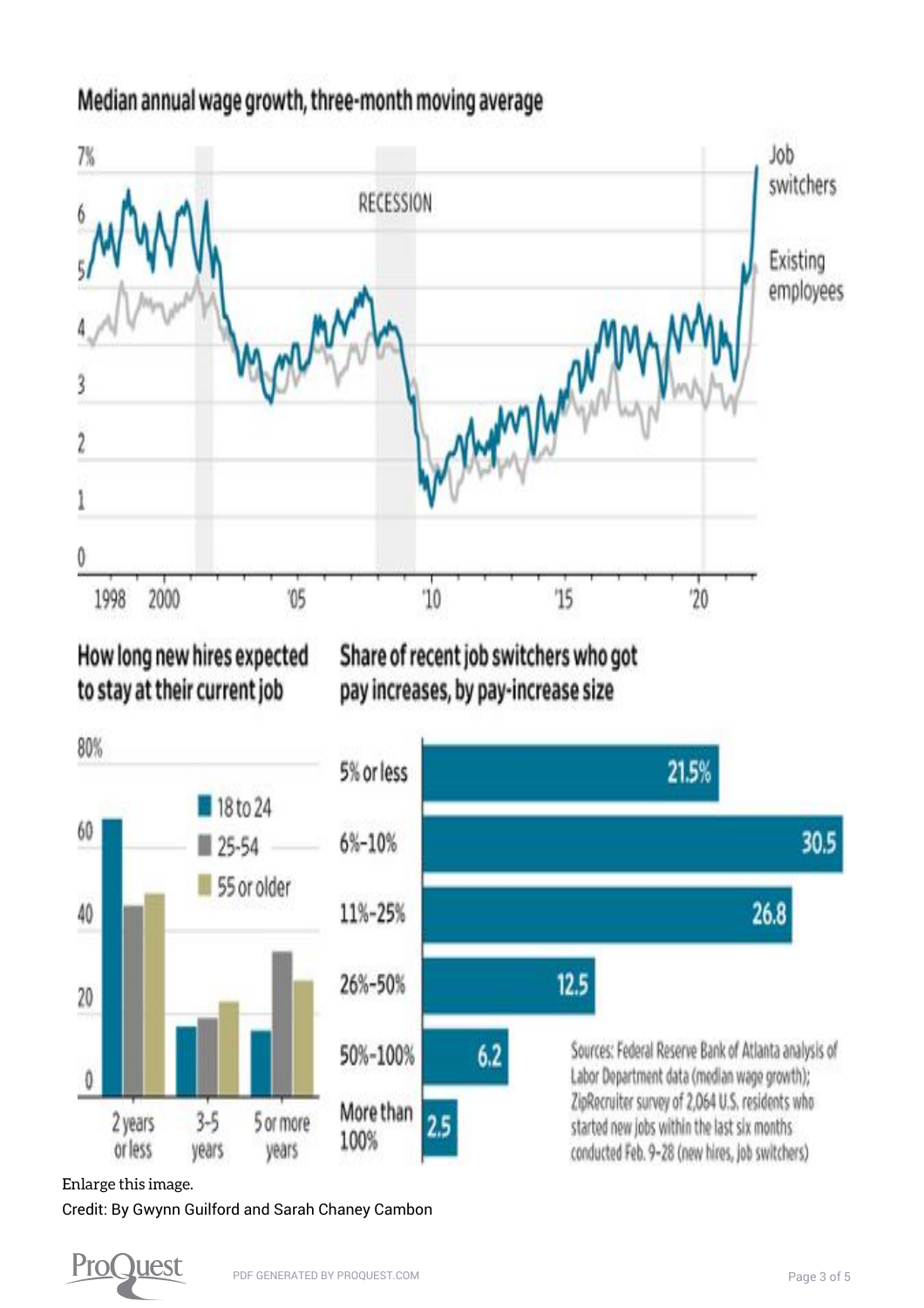## **DETAILS**

| Subject:                       | Workers; Pandemics; Inflation; Employers; Central banks; Unemployment;<br>Economists; Labor market; Wages &salaries COVID-19; Raises; Career changes                                                                 |
|--------------------------------|----------------------------------------------------------------------------------------------------------------------------------------------------------------------------------------------------------------------|
| <b>Business indexing term:</b> | Subject: Workers Inflation Employers Central banks Unemployment Economists<br>Labor market Wages &salaries Raises Career changes; Corporation: LinkedIn Corp;<br>Industry: 52111 : Monetary Authorities-Central Bank |
| Location:                      | United States--US; Atlanta Georgia                                                                                                                                                                                   |
| Company / organization:        | Name: LinkedIn Corp; NAICS: 518210; Name: Wall Street Journal; NAICS: 511110,<br>519130                                                                                                                              |
| <b>Classification:</b>         | 52111: Monetary Authorities-Central Bank                                                                                                                                                                             |
| <b>Publication title:</b>      | Wall Street Journal, Eastern edition; New York, N.Y.                                                                                                                                                                 |
| First page:                    | A.1                                                                                                                                                                                                                  |
| <b>Publication year:</b>       | 2022                                                                                                                                                                                                                 |
| <b>Publication date:</b>       | Apr 25, 2022                                                                                                                                                                                                         |
| <b>Publisher:</b>              | Dow Jones & Company Inc                                                                                                                                                                                              |
| Place of publication:          | New York, N.Y.                                                                                                                                                                                                       |
| <b>Country of publication:</b> | United States, New York, N.Y.                                                                                                                                                                                        |
| <b>Publication subject:</b>    | <b>Business And Economics-Banking And Finance</b>                                                                                                                                                                    |
| <b>ISSN:</b>                   | 00999660                                                                                                                                                                                                             |
| Source type:                   | Newspaper                                                                                                                                                                                                            |
| Language of publication:       | English                                                                                                                                                                                                              |
| Document type:                 | <b>News</b>                                                                                                                                                                                                          |
| ProQuest document ID:          | 2653983859                                                                                                                                                                                                           |
| <b>Document URL:</b>           | https://www.proquest.com/newspapers/raises-job-switchers-heighten-inflation-<br>risk/docview/2653983859/se-2?accountid=44910                                                                                         |
| Copyright:                     | Copyright 2022 Dow Jones & Company, Inc. All Rights Reserved.                                                                                                                                                        |
| Last updated:                  | 2022-04-25                                                                                                                                                                                                           |
| Database:                      | ABI/INFORM Collection, U.S. Major Dailies                                                                                                                                                                            |

![](_page_3_Picture_2.jpeg)